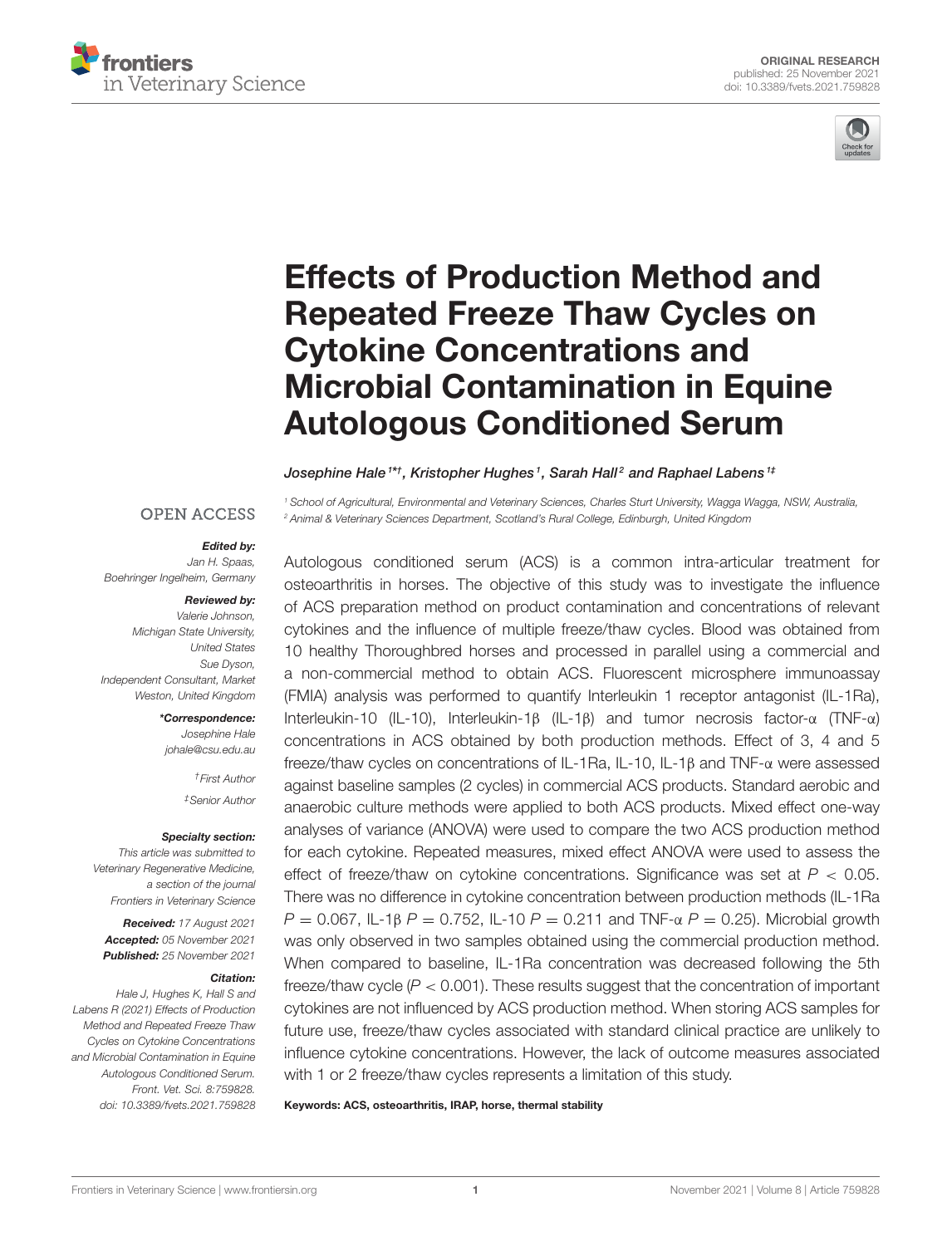## INTRODUCTION

Osteoarthritis contributes to ∼60% of all lameness conditions in the horse [\(1\)](#page-7-0). This condition has considerable economic impact on racing and performance horse industries [\(2\)](#page-7-1).While commonly used for the treatment of osteoarthritis, intra-articular corticosteroid administration is associated with an increased risk of musculoskeletal injury [\(3\)](#page-7-2). Intra-articular administration of methylprednisolone acetate has also been shown to have deleterious effects on articular cartilage with cumulative use [\(4\)](#page-7-3). Autologous conditioned serum (ACS) is an alternate, biological treatment for osteoarthritis that relies on specific conditioning of blood to generate an injectable product that contains increased concentrations of naturally occurring antiinflammatory cytokines. Tumor necrosis factor α (TNF-α) and Interleukin 1β (IL-1β) are potent activators of intra-articular inflammatory pathways and synovial concentrations correlate with joint disease in humans and horses [\(5–](#page-7-4)[7\)](#page-7-5). Consequently, inhibiting the action of IL-1β represents a valuable therapeutic target in clinical patients [\(8\)](#page-7-6). As such, in vivo administration of Interleukin 1 receptor antagonist (IL-1Ra), exerts a dose dependent anti-inflammatory and chondroprotective effect attributable to competitive receptor inhibition in humans and horses [\(9–](#page-7-7)[12\)](#page-7-8). When compared to triamcinolone, ACS has been shown to result in a 10-fold greater downregulation of IL-1β and TNF-α gene expression in co-culture of equine joint tissue [\(13\)](#page-7-9). A commercial preparation kit for ACS is widely available to equine practitioners for intra-articular treatment of osteoarthritis and post arthroscopic interventions [\(11\)](#page-7-10).

The production of ACS involves the incubation of venous whole blood with chromium sulfate (CrSO<sub>4</sub>) etched medicalgrade glass beads at 37◦C for 24 h, followed by the isolation of the serum. After filtration sterilization, a minimum of three ACS aliquots are typically frozen and stored, allowing repeat administration at later time points [\(8\)](#page-7-6). However, the use of CrSO<sup>4</sup> glass beads may not be critical and using uncoated blood collection tubes could suffice to produce therapeutic concentrations of IL-1Ra [\(14\)](#page-7-11). Consequently, a simpler noncommercial method would be associated with cost benefits and the potential for an even greater use of biological products in equine veterinary practice. To justify clinical implementation of an alternate production method and to ensure safe use, an understanding of the effects of sample processing and storage is required. To avoid iatrogenic joint infections with ACS use, maintaining sterility throughout the production process is critical, particularly when utilizing open, non-commercial production systems, which may be more likely to result in inadvertent product contamination, in contrast to closed commercial systems.

As the beneficial therapeutic effects of ACS appear to be enhanced by repeated intra-articular administration, availability of ACS is essential [\(10,](#page-7-12) [15\)](#page-7-13). Due to the complexity and time-consuming nature of the ACS production process, repeat collection for each treatment of an individual horse is typically not considered and current recommendations include the storage of ACS aliquots (3–5 ml) for future use. However, unintended defrosting of samples due to freezer breakdown, handling errors or shipment delays could jeopardize the effectiveness of ACS. Determination of the impact of freeze/thaw cycles on cytokine concentrations in equine ACS is necessary and to the authors' knowledge has not been described previously.

The first objective of this study was to compare the cytokine profiles of a commercial, "closed," ACS production system and a non-commercial, "open," ACS production method. We hypothesized that the products of both systems would have comparable profiles. The second objective was to compare microbial contamination of both production systems. We hypothesized that the open method would be associated with more frequent microbial contamination. The third objective was to investigate the effect of freeze/thaw cycles on concentrations of anti and pro-inflammatory cytokines. We hypothesized that increasing freeze/thaw cycles would result in a reduction in IL-1Ra, IL-10, IL-1β and TNF-α concentrations.

#### MATERIALS AND METHODS

#### Animals

The study was approved by the Charles Sturt University Animal Care and Ethics Committee (Approval number A19023). Ten healthy Thoroughbred geldings, with a mean  $[\pm$  standard deviation (SD)] age of 9.5 ( $\pm$  SD 2.5) years (range 5–12 years) were included in this study.

#### Sample Collection

For each horse, a total of 104 ml of blood was collected under aseptic conditions. Venipuncture sites were clipped, a 5-min scrub performed using sterile swabs in chlorhexidine solution (0.05%) before methanol-soaked sterile swabs were used to finalize preparation of the site. Using sterile gloves and a 21-gauge butterfly catheter, blood was collected via a single venipuncture of the left jugular vein. Blood was collected over a 1–2-min period, with minimal traction applied to the syringe plunger. The first 50 ml of blood was collected into a proprietary syringe (Orthokine IRAP, Dechra, Dusseldorf, Germany) containing the  $CrSO<sub>4</sub>$  etched medical grade glass beads. An additional 50 ml of blood was collected into a 50 ml polypropylene syringe, from which the sample was transferred into a 50 ml polypropylene falcon tube (Sarstedt®) without the use of a laminar flow hood, for the noncommercial method of ACS production. A further 2 ml of blood, was deposited into an EDTA (BD Vacutainer®) and plain tube (BD Vacutainer®), for hematology and inflammatory blood profile analysis (for the concentrations of fibrinogen, serum amyloid A, total protein, albumin, globulin, and A:G ratio), respectively.

#### Sample Preparation

Samples for both methods were incubated ("Melag 80," Melag, Berlin, Germany) for 24 h at 37◦C followed by centrifugation at 3,500 rpm for 10 min [Hermle Z300 centrifuge (Hermle Labortechnick GmBH, Whingen, Germany) for the commercial samples; Hettich Zentrifugen Rotofix 32 A, (Hettich Franke GmbH & Co, Balingen, Germany) for the non-commercial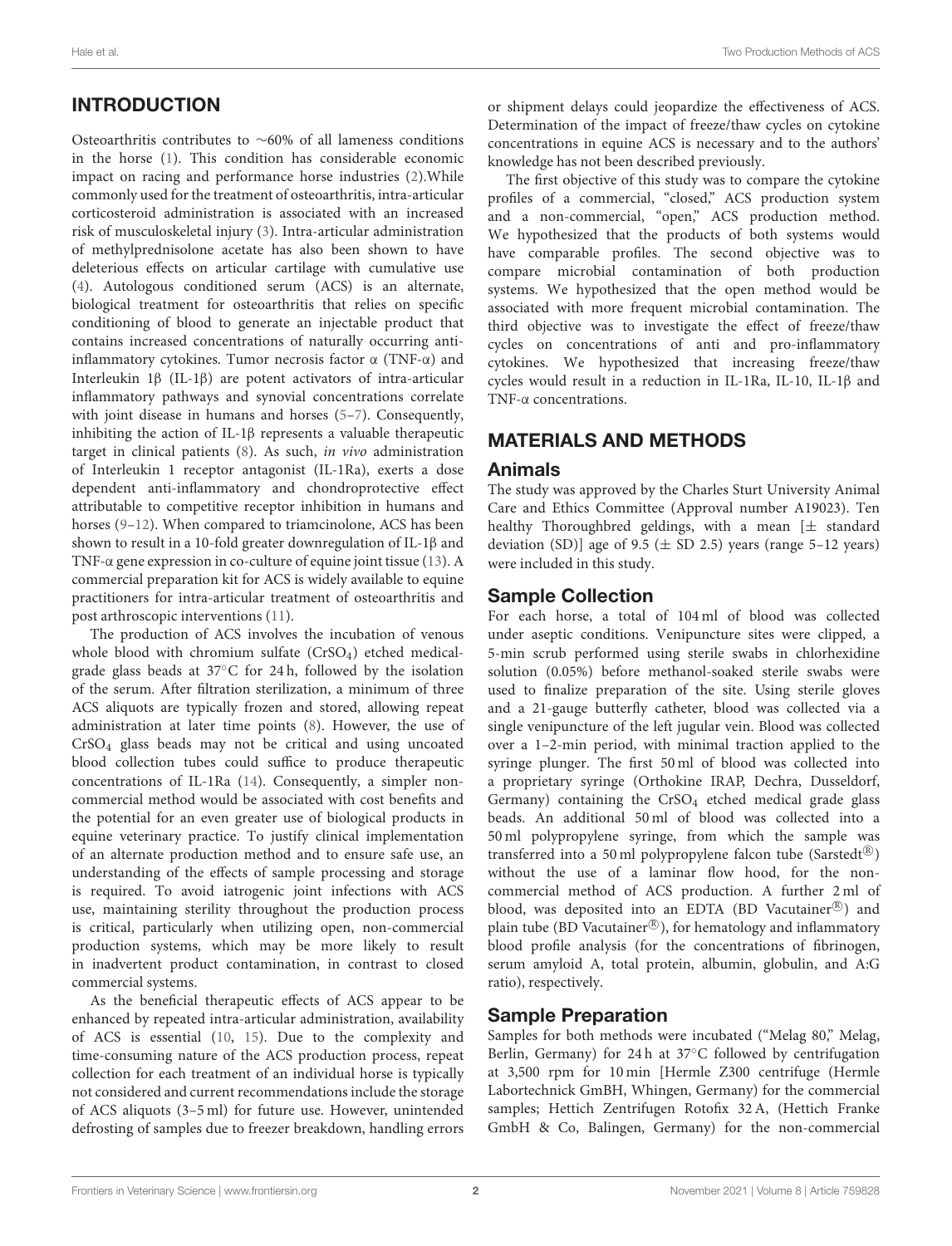

<span id="page-2-0"></span>samples]. For the commercial method, the guide plate of the syringes was subsequently removed, and a 100 mm 18-gauge needle was inserted, through the triangular extraction port of the black stopper (**[Figure 1](#page-2-0)**). The serum fraction was then slowly aspirated into a 30 ml polypropylene syringe as per the manufacturer's instructions. For each non-commercial sample, the screw cap was carefully removed from the Falcon tube and serum was aspirated using a 100 mm 18-gauge needle and 30 ml polypropylene syringe. For each sample, ∼10 ml of serum was retrieved. Samples were subsequently sterilized using a single use filter with a 33 mm diameter and  $0.22 \mu m$ pore size (Merck Millipore Ltd, Cork, Ireland) and divided into two sterile 5 ml polypropylene vials. One 5 ml aliquot was subsequently frozen at −80◦C while the other aliquot underwent microbial culture. All frozen serum samples underwent an initial slow thaw process at 2◦C after which the samples were re-aliquoted into 2 ml volumes (Sarstedt® Eppendorf tubes) utilizing sterile single use pipettes. The samples were then re-frozen and stored at −80◦C until shipped on dry ice for molecular quantification. Total storage time for frozen samples did not exceed 18 months and shipped samples arrived at their destination frozen.

#### **Bacteriology**

Standard methods for aerobic and anaerobic bacterial culture of ACS products were used and agar plates were read by sight by an experienced microbiologist to assess for bacterial colonies. Bacterial colonies recovered were identified by colony morphology, Gram stain (Australian Biostains) morphology, catalase (3% hydrogen peroxide) and oxidase (Oxidase Strips MB0266A) testing.

#### Serum Analysis

A fluorescent microsphere immunoassay (FMIA) was performed on all serum samples. Cytokine measurements were optimized as a fourplex for IL-1Ra, IL-1β, IL-10 and TNF-α. The optimization of the multiplex plates was performed using the validation method described by Hall et al. [\(16\)](#page-7-14), including polyclonal capture and detection antibodies (R&D systems' Minneapolis, Minnesota, United States) and magnetic carboxylated microspheres (BioRad, Hercules, California, United States). Information regarding the capture and detection antibodies is outlined in **[Table 1](#page-3-0)**. A pooled serum sample was run undiluted and at dilutions of 1:2 and 1:4 for added control of linearity and recovery. The results for IL-1Ra at a dilution of 1:2 were greater than the detection range; however, all dilutions for IL-1β, IL-10, TNF-α were within the standard curve range. To allow all cytokines to be measured in undiluted samples, the range of standards used for IL-1β, IL-10, TNF-α was set at 41.0–10,000 and 81.9–20,000 pg/ml for IL-1Ra.

For the freeze/thaw component of the study, sequential, repeated freeze/thaw cycles were performed on the commercial samples only. All samples were stored at −80°C until required. Samples were removed and placed in a rack at room temperature (16–18◦C) until thawed. Samples remained at room temperature for 3 h during which time the analysis was performed. Samples were vortexed for 5–10 s before loading the samples into the FMIA assay plate and once again before refreezing. The minimum duration of freezing between thaws was 48 h. After each thaw, the samples were reanalysed by FMIA prior to refreezing at −80◦C. In this investigation, the sample undergoing the second freeze/thaw represented the earliest observation and was considered the control in comparisons involving further freeze/thaw cycles.

#### Statistical Analysis: Cytokine Concentrations in Commercial and Non-commercial ACS Preparations

To compare cytokine concentrations in the commercial and non-commercial preparations: mixed effect one-way analyses of variance (ANOVA) were performed using separate models fitted to each of the dependent variables; IL-1Ra, IL-10, IL-1β and TNFα. Independent model effects were "Horse" (random effect, Horse 1–10) and "Method" (commercial vs. non-commercial).

#### Statistical Analysis: Effect of Freeze/Thaw Cycles on Cytokine Concentrations

Repeated measures, mixed effect ANOVAs were performed with separate models fitted to each of the dependent variables; IL-1Ra, IL-10, IL-1β and TNF-α. The number of "Freeze/thaw cycles" was the repeated variable and "Horse" the random effect.

Prior to tests being performed, normality of raw data was assessed according to Shapiro-Wilk, same as for residuals post analyses. Residuals were plotted against predicted values to evaluate model fit and heteroscedasticity. If the data were nonparametric, inverse log and square root transformations were performed to meet test assumptions. Non-transformable data were analyzed using Friedman and Wilcoxon signed rank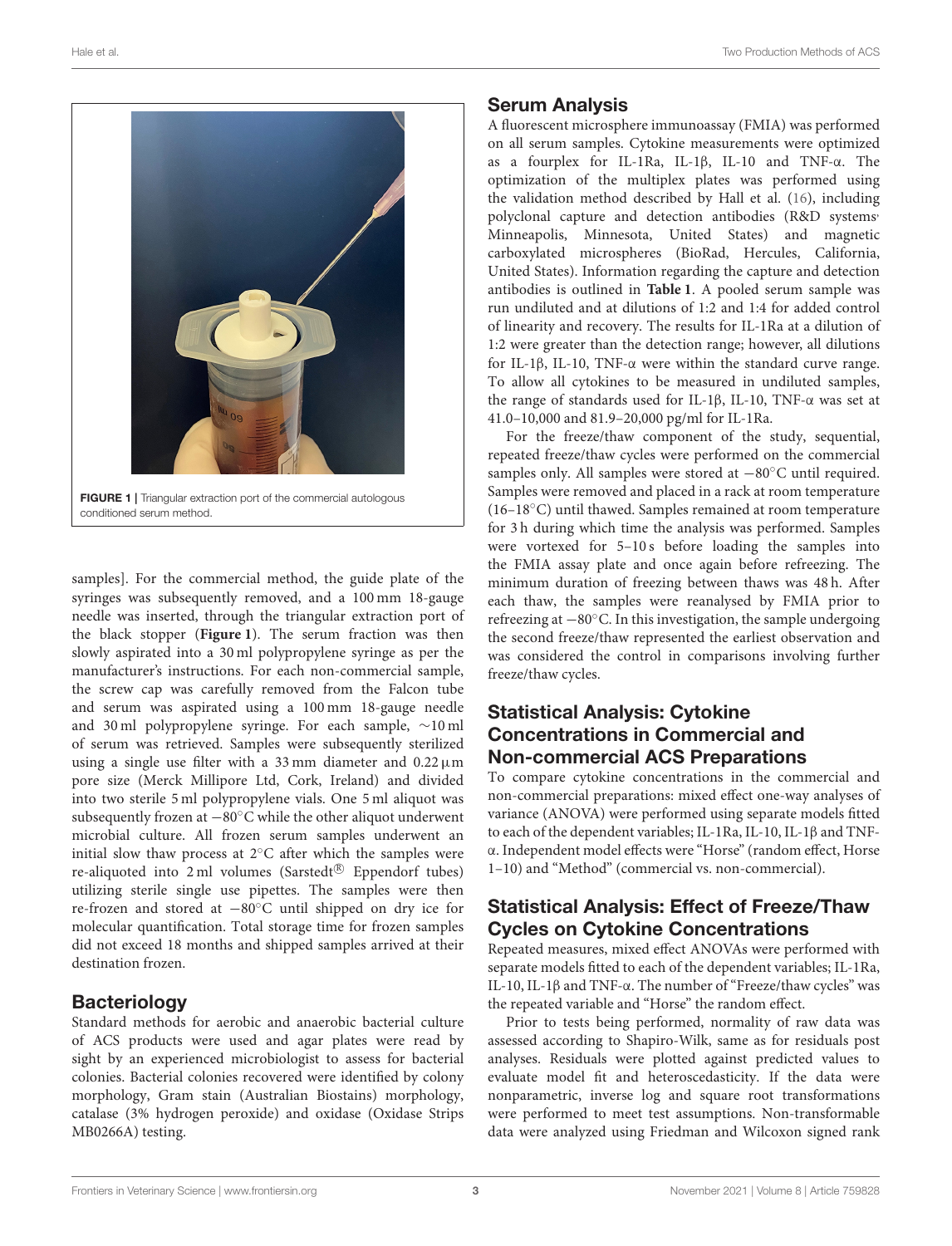| Cytokine      | Bead region (BioRad catalog number) | Capture antibody $(\mu g/ml)$ | Detection antibody $(\mu q/ml)$   | <b>Source</b>      |
|---------------|-------------------------------------|-------------------------------|-----------------------------------|--------------------|
| IL-1ra        | 65 (MCA-0065-01)                    | Goat anti-equine 20           | Biotinylated goat anti-equine 0.5 | R&D Systems DY2466 |
| $IL - 1\beta$ | 77 (MCA-0077-01)                    | Goat anti-equine 20           | Biotinylated goat anti-equine 0.5 | R&D Systems DY3340 |
| $IL-10$       | 35 (MC1-0035-01)                    | Goat anti-equine 20           | Biotinylated goat anti-equine 0.5 | R&D Systems DY1605 |
| TNF- $\alpha$ | 55 (MC1-0055-01)                    | Goat anti-equine 20           | Biotinylated goat anti-equine 0.5 | R&D Systems DY1814 |
|               |                                     |                               |                                   |                    |

<span id="page-3-0"></span>TABLE 1 | Information on capture and detection antibodies used in this study including source and concentration.

tests. Post-hoc, multiple comparisons of data were adjusted using the Bonferroni method ( $P < 0.008$ ). Pearson and Spearman correlations were performed to assess the relationship between IL-1β and IL-1Ra and the mean or median IL-1β/IL-1Ra ratio was calculated for each container type. Tests were performed using  $SAS^{\circledR}$  on Demand for Academics (Cary, NC) with significance set at  $P \leq 0.05$ . Depending on data distribution results were summarized using the mean  $\pm$  standard deviation (SD) or median (interquartile range; IQR).

#### RESULTS

#### Serum Analysis: Cytokine Concentrations in Commercial and Non-commercial ACS **Preparations**

The data for IL-1Ra, IL-1β and IL-10 required inverse log transformation to achieve normal distribution prior to analysis by ANOVA. Method of ACS production was not associated with a difference in IL-1Ra; IL-1 or IL-10 concentrations  $(P = 0.067, P = 0.752, P = 0.211, respectively)$ . Analysis of non-parametric and non-transformable TNF-α data suggested no effect of production method ( $P = 0.25$ , Wilcoxon signed rank test). Descriptive statistics (median and IQR values) for each product type and molecule are provided in **[Table 2](#page-4-0)**. Cytokine analysis inter-assay coefficient of variance for IL-1Ra, IL-1β, IL-10 and TNF-α were 5.7, 15.3, 5.9 and 11.2% respectively. The low and high cytokine analysis intra-assay coefficient of variance for IL-1Ra was 7 and 15.3%, for IL1-β was 8.0 and 7.7%, for IL-10 was 11.4 and 5%, and for TNF-α was 6.8 and 12.7% respectively. Validation of cytokine ranges is outlined in **[Table 3](#page-4-1)**; **[Supplementary Materials 1](#page-7-15)**, **[2](#page-7-15)**.

For commercial and non-commercial containers, the median IL-1β/IL-1Ra ratio was 1:2.65 (IQR 1.72–3.13) and 1:1.34 (IQR 0.422–4.06), respectively. The commercial container data required a log transformation to achieve normal distribution, whilst the non-commercial container data was non transformable. A positive correlation between IL-1β and IL-1Ra was observed for commercial  $[P_{Pearson} = 0.008; r = 0.776$  (95%) CI 0.286–0.944),  $R$  squared = 0.602] but not for non-commercial containers ( $P_{Spearman} = 0.492$ ). There was no difference in IL-1β/IL-1Ra ratio between the commercial and non-commercial containers ( $P = 1.0$ ; Wilcoxon signed rank test).

#### **Bacteriology**

Bacterial culture results for the non-commercial samples yielded no growth. Two of the commercial products yielded single colony growths of Micrococcus species and a non-haemolytic Streptococcus species, respectively.

#### Serum Analysis: Effect of Freeze/Thaw Cycles on Cytokine Concentrations

The IL-1Ra data were non-normally distributed and required square root transformation. There was an association between the number of freeze/thaw cycles and IL-1Ra concentration  $(P < 0.001)$ . Differences of least squares means revealed that as the number of freeze/thaw cycles increased, the concentration of IL-1Ra protein decreased (2 vs. 3 freeze/thaw cycles  $P = 0.253, 2$ vs. 4 freeze/thaw cycles  $P = 0.065$  and 2 vs. 5 freeze/thaw cycles  $P < 0.001$ ).

The IL-1β data were non-normally distributed and required square root transformation. There was an association between the number of freeze/thaw cycles and the concentration of IL-1β  $(P = 0.046)$  but in adjusted *post hoc* comparisons this observation did not reach statistical significance (2 vs. 3 freeze/thaw cycles  $P = 0.707$ ; 2 vs. 4 freeze/thaw cycles  $P = 0.378$  and 2 vs. 5 freeze/thaw cycles  $P = 1.00$ ).

The IL-10 data were non-normally distributed and nontransformable. Using the Friedman test, a difference in IL-10 concentration with number of freeze/thaw cycles was also observed  $(P = 0.005)$ . A Wilcoxon signed rank test comparing 2 and 3 freeze/thaw cycles revealed a difference in the concentration of IL-10 ( $P = 0.005$ ). However, following Bonferroni adjustment required significance levels ( $P = 0.008$ ) were no longer met. Comparisons with 4 or 5 freeze/thaw cycle groups were not different ( $P = 0.105$  and  $P = 0.625$ , respectively).

The TNF-α data were non-normally distributed and nontransformable. A Friedman test showed no difference in TNFα concentrations with number of freeze/thaw cycles observed  $(P = 0.690)$ .

The median and IQR for molecules relative to the number of freeze/thaw cycles are listed in **[Table 4](#page-5-0)**.

For each freeze/thaw cycle, the median and IQR for IL-1β/IL-1Ra ratio were calculated and are listed in **[Table 4](#page-5-0)**. The IL-1β/IL-1Ra ratio data were non-normally distributed and non-transformable. No correlation between the number of freeze/thaw cycles and IL-1β/IL-1Ra ratio was found.

#### Hematology and Blood Biochemistry

Hematological and blood biochemical analyses determined that a systemic inflammatory response was not present in any of the horses. In all horses, total white blood cell count (mean 8.9  $\pm$ SD 2.1  $\times$  10<sup>9</sup>/L, normal range 5.5-12.5), fibrinogen (mean 1.5  $\pm$  SD 0.2 g/L, normal range 1.0–4.0), serum amyloid A (mean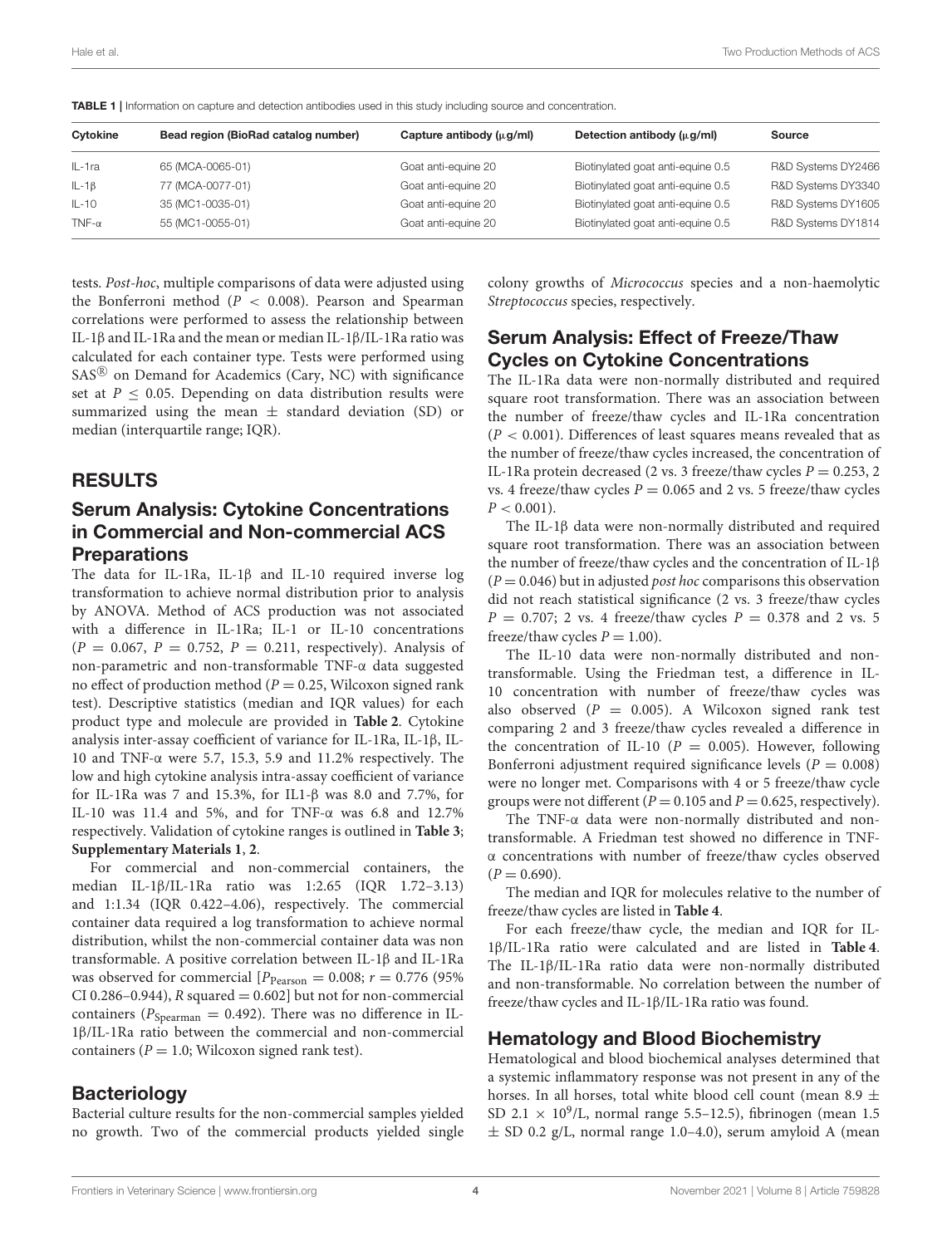<span id="page-4-1"></span>

| <b>Container</b>                      | Interleukin 1 receptor antagonist (pg/ml)                                   | Interleukin $1\beta$ (pg/ml) | Interleukin 10 (pg/ml)  | Tumor necrosis factor $\alpha$ (pg/ml) |  |
|---------------------------------------|-----------------------------------------------------------------------------|------------------------------|-------------------------|----------------------------------------|--|
| Commercial                            | 3,616 (1,298-9,704)                                                         | 1,657 (598-4,224)            | 60.89 (23.64-108.7)     | $6.27(4.48 - 7.765)$                   |  |
| 1,497 (500.3-3,375)<br>Non-commercial |                                                                             | 1,154 (641-2,242)            | 56.06 (29.36-124.9)     | 5.62 (4.48-7.773)                      |  |
|                                       | <b>TABLE 3</b>   Validation method for fluorescent microsphere immunoassay. |                              |                         |                                        |  |
| Cytokine                              | Enzyme-linked immunosorbent assay duoset antibody ranges (pg/ml)            |                              | Cytokine ranges (pg/ml) | <b>Validated</b>                       |  |
| IL-1Ra                                | 300-20.000                                                                  |                              | 81.9-20,000             | <b>Supplementary Material 1</b>        |  |
| $IL - 1\beta$                         | 125-8,000                                                                   |                              | $41 - 10.000$           | <b>Supplementary Material 2</b>        |  |
| $IL-10$                               | 300-20,000                                                                  |                              | 41-10,000               | Hall et al. $(16)$                     |  |
| $TNF\alpha$                           | $31.2 - 2.000$                                                              |                              | 41-10,000               | Hall et al. $(16)$                     |  |

<span id="page-4-0"></span>TABLE 2 | Median (interquartile) concentrations for cytokines measured for each ACS production method.

 $0.3 \pm$  SD 0.8 mg/L, normal range <7), total protein (mean 66.2)  $\pm$  SD 5.0, normal range 53–75 g/L) and albumin (mean 33  $\pm$ SD 2.2 g/L, normal range 27–39) concentrations were within normal reference ranges. Blood from one horse had a mildly increased globulin concentration (45 g/L, normal range 20–40) and a slightly reduced albumin:globulin (A:G) ratio of 0.7 (mean  $1.0 \pm SD$  0.2, normal range 0.8–1.9). However, with no further evidence suggestive of a systemic inflammatory response this horse's data remained in the analyses.

#### **DISCUSSION**

#### Commercial and Non-commercial ACS Preparations: Cytokine Analysis

Our results support the hypothesis that the cytokine profile in a non-commercial ACS product is comparable to that of ACS harvested using a commercial method. A simpler, more cost-effective method of ACS production would allow for greater use of ACS in equine veterinary practice. At our hospital, the wholesale cost of the commercial kit is significantly greater (∼\$600 AUD) than the cost associated with the alternate method (\$40 AUD). The production of IL-1Ra occurred in similar concentrations in both the commercial and non-commercial products. Immunoglobulin binding to monocytes has been shown to activate monocytes and stimulate the production of IL-1Ra alone compared to lipopolysaccharide activation which has been reported to induce both IL-1β and IL-1Ra production; suggesting that monocyte activation is dependent upon external factors [\(17\)](#page-7-16). The complexity of the method of monocyte activation has led to investigation of the physicochemical induction of IL-1Ra through the interaction of whole blood with  $CrSO<sub>4</sub>$  coated glass beads [\(8\)](#page-7-6). Exposure of blood to treated glass beads has been described to result in a strong and rapid increase in the synthesis of IL-1Ra and IL-10 [\(8\)](#page-7-6). However, an increase in cytokine concentrations has also been shown to occur with incubation alone [\(14,](#page-7-11) [18–](#page-7-17)[20\)](#page-7-18), suggesting that monocyte activation may be a consequence of thermal induction rather than interactions between whole blood and glass beads. The results of our study are consistent with previous studies which found no difference in the increase of IL-1Ra concentration following incubation of whole blood with and without chromium sulphated glass beads [\(14,](#page-7-11) [18–](#page-7-17)[20\)](#page-7-18).

Interleukin 10 is considered to have an important role in the anti-inflammatory effect of ACS products [\(8\)](#page-7-6), likely by inhibition of IL-1 production and enhancement of IL-1Ra production by monocytes [\(12\)](#page-7-8). As in this study, no difference in concentrations of IL-10 were found in other studies when blood was incubated for 24 h in the presence or absence of glass beads [\(14,](#page-7-11) [18,](#page-7-17) [20\)](#page-7-18). However, in one study incubation was required for a 2.2-fold increase in IL-10 concentration to occur [\(8\)](#page-7-6).

Tumor necrosis factor α and IL-1β are pro-inflammatory cytokines which are involved in pathways that have a negative impact on joint health [\(6\)](#page-7-19). Consequently, increased concentrations of these cytokines in ACS products may lead to a reduced therapeutic benefit. While TNF-α concentration has been shown to increase in a commercial ACS product [\(18\)](#page-7-17), in our and a previous study [\(14\)](#page-7-11) a difference in TNF- $\alpha$ concentrations between production systems was not observed. A difference in the concentration of IL-1β with the two production systems was also not noted in previous reports [\(14,](#page-7-11) [18\)](#page-7-17). Collectively, the findings of the current and previous studies [\(14,](#page-7-11) [18,](#page-7-17) [20\)](#page-7-18); indicate that cytokine concentrations do not depend on the production method (commercial vs. non-commercial) and it is possible a comparable therapeutic effect may occur with both products. Investigation of the clinical responses to the non-commercial ACS products is required.

Due to the role of IL-1β as an inflammatory mediator of osteoarthritis, the production of this cytokine in an ACS system could influence the potential therapeutic benefit. While IL-1β is effective at low concentrations, higher concentrations of IL-1Ra are required to inhibit its detrimental action [\(17\)](#page-7-16). Consequently, the IL-1β/IL-1Ra ratio is used to gauge the potential therapeutic efficacy of ACS products and a minimum IL-1β/IL-1Ra ratios of 1:100 for human chondrocytes and 1:30 for human synoviocytes have been proposed to inhibit 50% of IL-1β effects [\(21\)](#page-7-20). To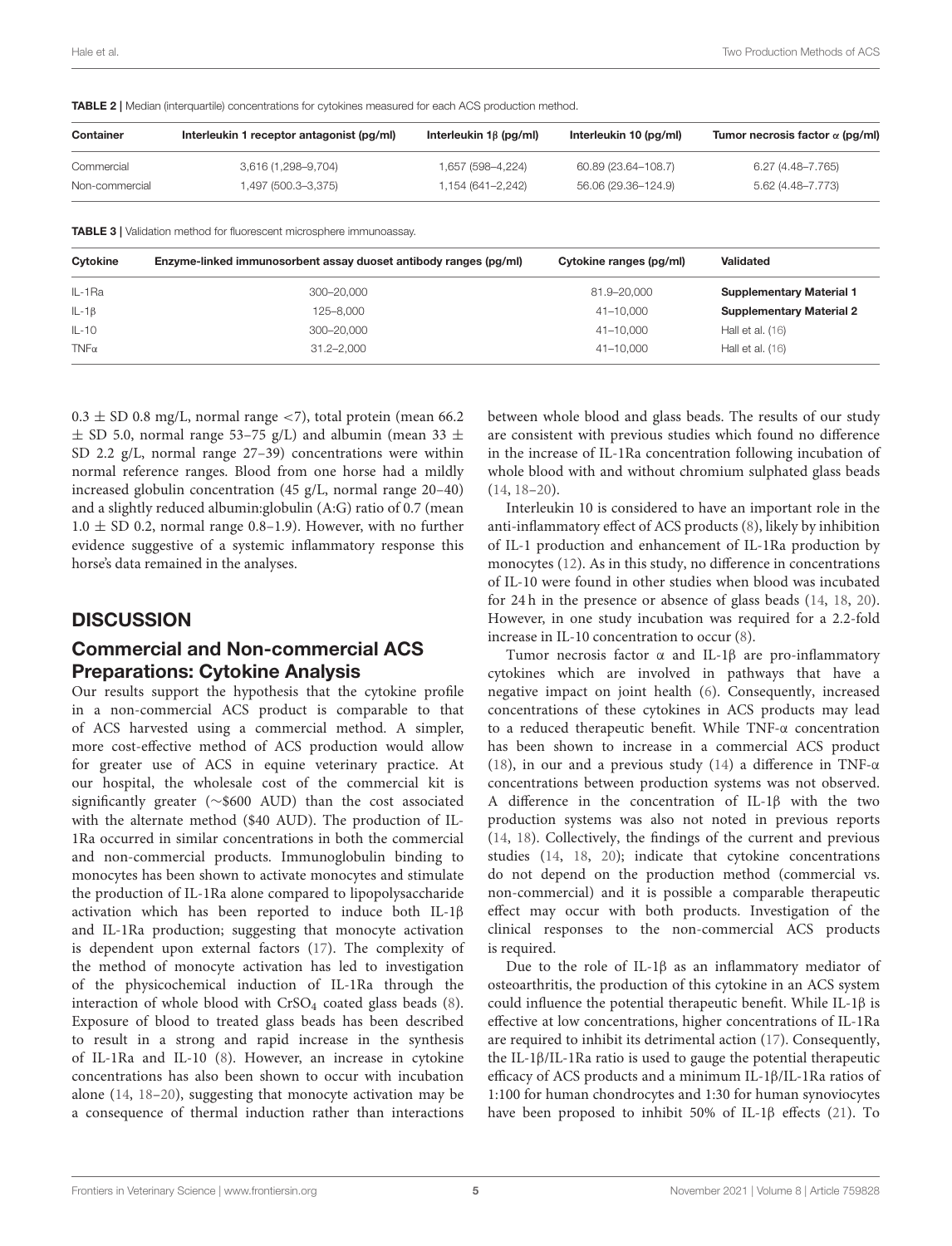| Freeze/thaw cycle | Interleukin 1 receptor<br>antagonist (pg/ml) | Interleukin $1\beta$<br>(pg/ml) | Interleukin 10<br>(pg/ml)  | <b>Tumor necrosis</b><br>factor $\alpha$ (pg/ml) | Interleukin 1 receptor<br>antagonist/interleukin<br>$1\beta$ ratio |
|-------------------|----------------------------------------------|---------------------------------|----------------------------|--------------------------------------------------|--------------------------------------------------------------------|
|                   |                                              |                                 |                            |                                                  |                                                                    |
| 2                 | 3,616 (1,298-9,704)                          | 1,657 (598-4,334)               | 60.89<br>$(23.64 - 108.7)$ | 6.270<br>$(0.01 - 7.765)$                        | $1:2.65(1.72-3.13)$                                                |
| 3                 | 2,691 (1,511-5,306)                          | 1,189 (410-2,101)               | 99.09<br>$(68.19 - 158.8)$ | 0.815<br>$(0.16 - 3.320)$                        | $1:2.26(1.33 - 6.90)$                                              |
| 4                 | 2,783 (863-5,491)                            | 2.743<br>$(1,545 - 11,019)$     | 76.14<br>$(57.69 - 95.94)$ | 0.66<br>$(0.055 - 6.418)$                        | 1:0.72 (0.38-1.63)                                                 |
| 5                 | 2,576 (773.9-4,873)                          | 2.670<br>$(1,543 - 4,806)$      | 76.41<br>$(50.76 - 98.86)$ | 1.22<br>$(0.257 - 4.978)$                        | $1:1.10(0.48-1.0)$                                                 |

<span id="page-5-0"></span>TABLE 4 | Median (interquartile range) concentrations of cytokines measured for each freeze/thaw cycle.

date no therapeutic IL-1β/IL-1Ra ratio has been determined for horses [\(11\)](#page-7-10). While there was a positive correlation between IL-1β and IL-1Ra for the commercial containers this was not the case for the non-commercial containers. This positive correlation of IL-1β to IL-1Ra for the commercial method mirrors a similar correlation observed in joints with naturally occurring osteoarthritis, which may be due to a counter induction of IL-1Ra, in response to an increase in IL-1β [\(22\)](#page-7-21). Despite the presence of positive correlation for the commercial containers, both production systems had increases of IL-1Ra in comparison to IL-1β resulting in IL-1β/IL-1Ra ratios below the 1:100 considered to be of therapeutic value (1:2.65 and 1:1.34, respectively). The results from this study are similar to previous work [\(19\)](#page-7-22), which found no difference observed between the production method of ACS and IL-1β/IL-1Ra ratios. Given the limited increase in IL-1Ra concentration observed in both products in the current study and a previous study [\(18\)](#page-7-17), the therapeutic efficacy of ACS should be questioned despite some evidence of therapeutic effects in humans and horses [\(10,](#page-7-12) [23,](#page-7-23) [24\)](#page-7-24). The low concentration of IL-1Ra observed in this study suggest that irrespective of production method, other autologous factors may influence therapeutic outcome. It is possible that beneficial responses to ACS may be due to the concurrent synchronous change of various molecules rather than the increase in one single anti-inflammatory cytokine. Other components that have been identified as constituents of ACS include growth factors such as transforming growth factor beta 1 (TGF-β1), plateletderived growth factor (PDGF) and Insulin like growth factor-1 (IGF-1) [\(13,](#page-7-9) [25\)](#page-7-25). Insulin like growth factor 1 within ACS products has been reported to be associated with a therapeutic benefit of ACS administration [\(24\)](#page-7-24). An improved effect on the repair processes in IL-1β depleted chondrocytes was seen when IL-1Ra was combined with IGF-1 in vitro [\(26\)](#page-7-26) and in equine joints with experimentally created cartilage defects [\(27\)](#page-8-0). These findings suggest that the combination of identified and possibly unidentified ACS components are responsible for exerting an anti-inflammatory effect in synovial spaces.

#### Commercial and Non-commercial ACS Preparations: Bacteriology

Our hypothesis that the alternate production method would be associated with greater prevalence of positive bacterial cultures is not supported by our data. Of the 10 samples undergoing non-commercial ACS production none provided evidence of microbiological contamination. In contrast, two of the 10 commercial samples had evidence of microbiological contamination. One sample grew a Micrococcus sp. and the other grew a Streptococcus sp. Micrococcus sp. are gram positive cocci, representing prevalent skin isolates in horses [\(28\)](#page-8-1) and people [\(29\)](#page-8-2). Micrococcus sp. have been isolated before and after aseptic preparation from clipped and non-clipped arthrocentesis sites in horses [\(28\)](#page-8-1) as well as over the sites of catheter insertion into the jugular vein [\(30\)](#page-8-3). The genus Micrococcus is not considered to be pathogenic, however infections have been recorded in human patients [\(29\)](#page-8-2). Streptococcus sp. are gram positive cocci bacteria, which are known to be opportunistic pathogens that can cause both local and systemic infections in animals, including horses [\(31\)](#page-8-4). In a study of disinfection methods for sites of jugular venipuncture in horses, Streptococcus sp. were cultured in some horses after disinfection [\(30\)](#page-8-3). From our experience single colony growths of bacterial isolates from clinical samples are typically representative of contamination and often given less relevance. However, in this instance as ACS is considered an aseptic product, the presence of microbial pathogens should be considered an important finding. The presence of microbiological pathogens in ACS from commercial kits is possibly attributable to the methodology of serum collection, processing or occurred in the laboratory setting. Both the commercial and non-commercial products were collected from the same venipuncture site, making contamination at this time unlikely as only the commercial product had evidence of microbial contamination. During the processing of the commercial product puncture of the proprietary syringe's injection port is required. The injection port is seated below the level of a plastic cover, making disinfection difficult to achieve, which may have led to the observed level of contamination (**[Figure 1](#page-2-0)**). Disinfection of the injection port could have been achieved using aerosolized alcohol, but this was not pursued. Other possible explanations for the bacterial growth observed could be contamination in the laboratory setting either during aliquoting of the serum into containers or during plating onto culture medium. The use of a laminar flow cabinet during handling of either product may also reduce the risk of microbial contamination. In addition to disinfection protocols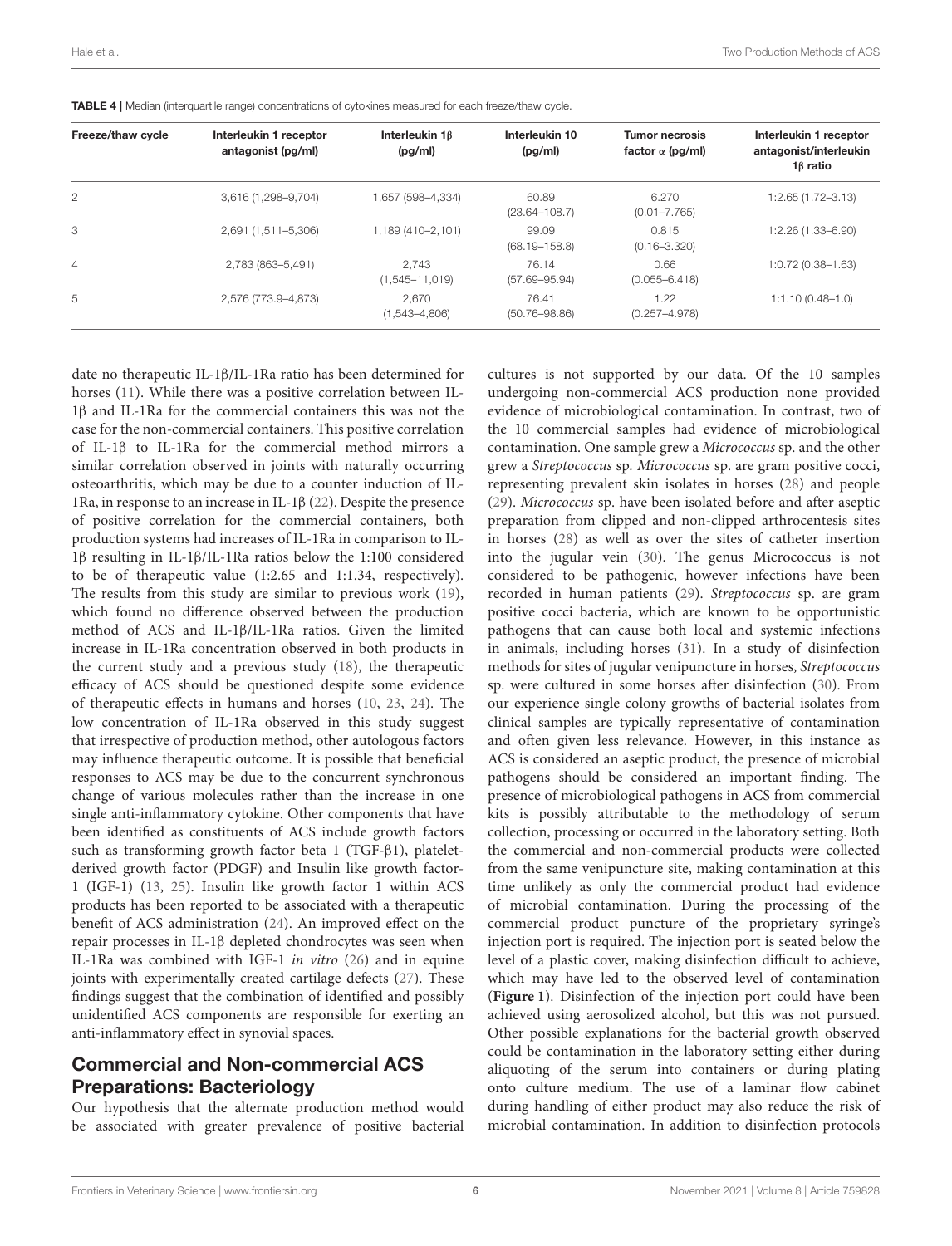of contact sites, handling of production kits and samples in specialized environments should also be considered to avoid contamination.

# Effect of Freeze/Thaw Cycles on Cytokine Concentration

Our results supported the hypothesis that repeated freeze/thaw cycles reduced the concentration of IL-1Ra, however this only occurred at the 5th freeze/thaw cycle. Optimal sample storage conditions that maintain an adequate concentration of cytokines within ACS is not known. Cytokines degrade or are released from cells after sample collection [\(32\)](#page-8-5). Our results support our hypothesis that increasing freeze/thaw cycles will decrease cytokine concentrations. A negative association been the number of freeze/thaw cycles and the concentration of IL-1Ra was present. This was characterized by a decreasing concentration of IL-1Ra with increasing freeze/thaw cycles, which reached significance at 5 freeze/thaw cycles. Thermal stability of human IL-1Ra has previously been reported to be unaffected by multiple freeze/thaw cycles [\(33\)](#page-8-6); however, in another study IL-1Ra concentration decreased following 2 freeze/thaw cycles [\(34\)](#page-8-7). Increased concentrations of IL-1Ra in ACS have been associated with increased therapeutic effect [\(24\)](#page-7-24), thus decreasing concentrations of IL-1Ra following multiple freeze/thaw cycles may result in decreased therapeutic effect. However, the minimum concentration of IL-1Ra to achieve a beneficial effect is currently unknown. Unlike IL-1Ra, no difference in IL-10 concentration between the number of freeze/thaw cycles was found in this study. In human studies, there is contrasting evidence of the thermal stability of IL-10, with reports of concentration depletion following multiple freeze/thaw cycles [\(33,](#page-8-6) [35\)](#page-8-8), whilst other authors found evidence of thermal stability [\(36\)](#page-8-9). The importance of IL-10 concentration on the therapeutic effect of ACS is unknown [\(24\)](#page-7-24). However, due to the important anti-inflammatory action of IL-10, it would suggest that thermal stability of this cytokine following repeat freeze/thaw cycles would be therapeutically advantageous.

In this study, IL-1β concentration was associated with the number of freeze/thaw cycles. However, post hoc comparisons found no difference between the control (2 freeze/thaw cycles) and 3, 4 and 5 freeze/thaw cycles. This is similar to previous work which found human IL-1β concentration was not affected by up to 6 freeze/thaw cycles [\(37\)](#page-8-10). Conversely, IL-1β concentrations decreased in samples that underwent 2 freeze/thaw cycles in another study [\(36\)](#page-8-9). No difference in TNF-α concentration occurred between freeze/thaw cycles in the current study. Tumor necrosis factor α appears to be resilient to freeze/thaw processes; in previous studies, TNF-α concentration was unaffected in up to 6 and 10 freeze/thaw cycles [\(36,](#page-8-9) [38\)](#page-8-11). The influence of TNF-α and IL-1β concentration within an ACS product on therapeutic effect has not been quantified in the horse [\(24\)](#page-7-24). However, due to the known negative effects of TNF-α and IL-1β on joint health [\(6\)](#page-7-19), a reduction in the concentration of these cytokines would likely be beneficial.

Several scenarios in the clinical setting may result in unintended thawing of samples, such as during shipment of samples, handling errors or due to a malfunctioning freezer. The findings of this study and work by others [\(32\)](#page-8-5) suggest that if thawing and freezing was to occur up to 3 times it would be unlikely to result in a reduction in the concentration of cytokines of the ACS product.

#### Limitations

The large standard-deviation in this data set represents a valid limitation of this study and is likely reflective of individual biological variability in cytokine/molecule responses. In this study the individual variability was adjusted for by setting the horse as a random effect in the multivariable analyses. Despite the reported number of horses being similar to [\(14\)](#page-7-11) or double that of previous studies [\(18\)](#page-7-17), the current sample size may not have been sufficient to avoid type 2 errors and larger studies are required to observe an effect of production method. In vivo work is also needed to assess the efficacy of the non-commercial product, compared to the commercial product before conclusions of clinical efficacy can be made.

No unfrozen or 1 freeze/thaw data set was included in this study due to the need to re-aliquot samples for transport to the laboratory, resulting in 2 freeze/thaw cycles being used as the control. The finding that cytokine concentrations decreased with increasing freeze/thaw iteration would suggest that cytokine concentrations would have been higher in unfrozen samples or samples after 1 freeze/thaw. However, given that only after three repetitions a significant difference was observed a clinically relevant impact is likely absent and the validity of this conclusions is not affected by the lack of an unfrozen or once frozen sample.

The long-term storage (18 months) of samples prior to analysis may have affected cytokine concentrations. While human cytokines when stored at −80°C remain stable for up to 2 years [\(39\)](#page-8-12), levels decrease after 8 days when stored at −20◦C [\(36\)](#page-8-9). Unfortunately, no comparative investigations have been performed in horses to establish if the same holds true. ACS samples are typically stored at −20◦C for use in veterinary practice due to practical considerations which informed decisions on methodology.

# **CONCLUSION**

Our findings suggest that in geldings, the non-commercial method of ACS production results in a comparable cytokine profile than when a commercial preparation kit is used. Further in vivo research assessing efficacy of this product should be performed prior to utilization of this method in a clinical setting. When storing ACS samples for future use it is recommended to reduce the number of times a sample undergoes a freeze/thaw cycle prior to in vivo use, however 1–3 freeze/thaw cycles is unlikely to affect cytokine concentrations.

#### DATA AVAILABILITY STATEMENT

The raw data supporting the conclusions of this article will be made available by the authors, without undue reservation.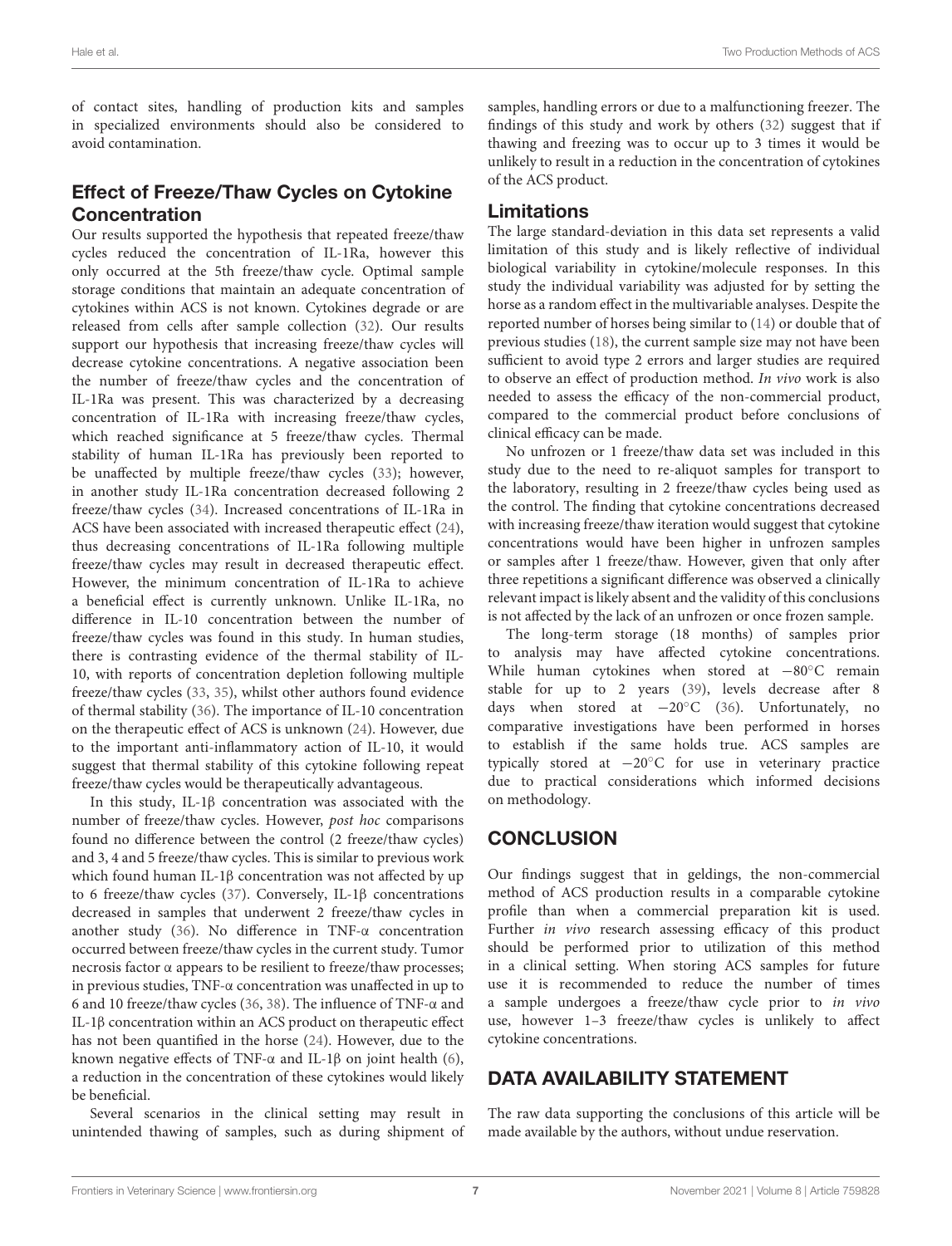#### ETHICS STATEMENT

The animal study was reviewed and approved by Charles Sturt University Animal Care and Ethics Committee.

# AUTHOR CONTRIBUTIONS

JH responsible for primary research, including sample collection and manuscript preparation. KH secondary doctorate supervisor and assisted with manuscript preparation. SH performed cytokine analysis on serum samples. RL primary doctorate supervisor and assisted with manuscript preparation. All authors contributed to the article and approved the submitted version.

### **REFERENCES**

- <span id="page-7-0"></span>1. McIlwraith CW. Principles and practices of joint disease treatment. In: M.W. Ross, S. J. Dyson, editors. Diagnosis and Management of Lameness in the Horse. St. Louis, MO: Saunders (2003).
- <span id="page-7-1"></span>2. Stacey L, Oke WM. Review of the economic impact of osteoarthrtitis and oral joint-health supplements in horses. AAEP Proc. (2010) 56:12–6.
- <span id="page-7-2"></span>3. Whitton RC, Jackson MA, Campbell AJ, Anderson GA, Parkin TD, Morton JM, et al. Musculoskeletal injury rates in thoroughbred racehorses following local corticosteroid injection. Vet J. (2014) 200:71–6. doi: [10.1016/j.tvjl.2013.09.003](https://doi.org/10.1016/j.tvjl.2013.09.003)
- <span id="page-7-3"></span>4. Frisbie DD, Kawcak CE, Baxter GM, Trotter GW, Powers BE, Lassen ED, et al. Effects of 6alpha-methylprednisolone acetate on an equine osteochondral fragment exercise model. Am J Vet Res. (1998) 59:1619–28.
- <span id="page-7-4"></span>5. Bertone AL, Palmer JL, Jones J. Synovial fluid cytokines and eicosanoids as markers of joint disease in horses. Vet Surg. (2001) 30:528–38. doi: [10.1053/jvet.2001.28430](https://doi.org/10.1053/jvet.2001.28430)
- <span id="page-7-19"></span>6. Frisbie DD, McIlwraith CW, de Grauw JC. Synovial fluid and serum biomarkers. In: G. W. Trotter, editors. Joint Disease in the Horse. 2nd Edition. Philadelphia, PA: W. B. Saunders, 179–91.
- <span id="page-7-5"></span>7. Benito MJ, Veale DJ, FitzGerald O, van den Berg WB, Bresnihan B. Synovial tissue inflammation in early and late osteoarthritis. Ann Rheum Dis. (2005) 64:1263–7. doi: [10.1136/ard.2004.025270](https://doi.org/10.1136/ard.2004.025270)
- <span id="page-7-6"></span>8. Meijer H, Reinecke J, Becker C, Tholen G, Wehling P. The production of anti-inflammatory cytokines in whole blood by physico-chemical induction. Inflamm Res. (2003) 52:404–7. doi: [10.1007/s00011-003-1197-1](https://doi.org/10.1007/s00011-003-1197-1)
- <span id="page-7-7"></span>9. Frisbie D, Ghivizzani S, Robbins P, Evans C, McIlwraith C. Treatment of experimental equine osteoarthritis by in vivo delivery of the equine interleukin-1 receptor antagonist gene. Gene Ther. (2002) 9:12–12. doi: [10.1038/sj.gt.3301608](https://doi.org/10.1038/sj.gt.3301608)
- <span id="page-7-12"></span>10. Frisbie DD, Kawcak CE, Werpy NM, Park RD, Mcllwraith CW. Clinical, biochemical, and histologic effects of intra-articular administration of autologous conditioned serum in horses with experimentally induced osteoarthritis. Am J Vet Res. (2007) 68:290–6. doi: [10.2460/ajvr.68.3.290](https://doi.org/10.2460/ajvr.68.3.290)
- <span id="page-7-10"></span>11. Textor J. Autologous biologic treatment for equine musculoskeletal injuries: platelet-rich plasma and IL-1 receptor antagonist protein. Vet Clin North Am Equine Pract. (2011) 27:275–98. doi: [10.1016/j.cveq.2011.05.001](https://doi.org/10.1016/j.cveq.2011.05.001)
- <span id="page-7-8"></span>12. Arend WP, Malyak M, Guthridge CJ, Gabay C. Interleukin-1 receptor antagonist: role in biology. Annu Rev Immunol. (1998) 16:27–55. doi: [10.1146/annurev.immunol.16.1.27](https://doi.org/10.1146/annurev.immunol.16.1.27)
- <span id="page-7-9"></span>13. Rutgers M, Saris DBF, Dhert WJA, Creemers LB. Cytokine profile of autologous conditioned serum for treatment of osteoarthritis, in vitro effects on cartilage metabolism and intra-articular levels after injection. Arthritis Res Ther. (2010) 12:114–114. doi: [10.1186/ar3050](https://doi.org/10.1186/ar3050)
- <span id="page-7-11"></span>14. Fjordbakk CT, Johansen GM, Lovas AC, Oppegard KL, Storset AK. Surgical stress influences cytokine content in autologous conditioned serum. Equine Vet J. (2015) 47:212–7. doi: [10.1111/evj.12277](https://doi.org/10.1111/evj.12277)

#### FUNDING

This work was supported by Faculty of Science and Health, Charles Sturt University.

#### ACKNOWLEDGMENTS

Authors acknowledge Veterinary Diagnostic Laboratory, Charles Sturt University.

#### SUPPLEMENTARY MATERIAL

<span id="page-7-15"></span>The Supplementary Material for this article can be found [online at: https://www.frontiersin.org/articles/10.3389/fvets.](https://www.frontiersin.org/articles/10.3389/fvets.2021.759828/full#supplementary-material) 2021.759828/full#supplementary-material

- <span id="page-7-13"></span>15. Lasarzik J, Bondzio A, Rettig M, Estrada R, Klaus C, Ehrle A, et al. Evaluation of two protocols using autologous conditioned serum for intra-articular therapy of equine osteoarthritis—a pilot study monitoring cytokines and cartilage-specific biomarkers. J Equine Vet Sci. (2018) 60:35– 42. doi: [10.1016/j.jevs.2016.09.014](https://doi.org/10.1016/j.jevs.2016.09.014)
- <span id="page-7-14"></span>16. Hall SA, Stucke D, Morrone B, Lebelt D, Zanella AJ. Simultaneous detection and quantification of six equine cytokines in plasma using a fluorescent microsphere immunoassay (FMIA). MethodsX. (2015) 2:241– 8. doi: [10.1016/j.mex.2015.04.002](https://doi.org/10.1016/j.mex.2015.04.002)
- <span id="page-7-16"></span>17. Arend WP, Smith MF, Janson RW, Joslin FG. IL-1 receptor antagonist and IL-1 beta production in human monocytes are regulated differently. J Immunol. (1991) 147:1530–6.
- <span id="page-7-17"></span>18. Hraha TH, Doremus KM, McIlwraith CW, Frisbie DD. Autologous conditioned serum: The comparative cytokine profiles of two commercial methods (IRAP and IRAP II) using equine blood. Equine Vet J. (2011) 43:516–21. doi: [10.1111/j.2042-3306.2010.00321.x](https://doi.org/10.1111/j.2042-3306.2010.00321.x)
- <span id="page-7-22"></span>19. Magalon J, Bausset O, Veran J, Giraudo L, Serratrice N, Magalon G, et al. Physico-chemical factors influencing autologous conditioned serum purification. Biores Open Access. (2014) 3:35–8. doi: [10.1089/biores.2013.0041](https://doi.org/10.1089/biores.2013.0041)
- <span id="page-7-18"></span>20. Lasarzik de Ascurra J, Ehrle A, Einspanier R, Lischer C. Influence of incubation time and incubation tube on the cytokine and growth factor concentrations of autologous conditioned serum in horses. J Equine Vet Sci[. \(2019\) 75:30–4. doi: 10.1016/j.jevs.201](https://doi.org/10.1016/j.jevs.2018.12.015) 8.12.015
- <span id="page-7-20"></span>21. Arend WP, Welgus HG, Thompson RC, Eisenberg SP. Biological properties of recombinant human monocyte-derived interleukin 1 receptor antagonist. J Clin Invest. (1990) 85:1694–1694. doi: [10.1172/JCI114622](https://doi.org/10.1172/JCI114622)
- <span id="page-7-21"></span>22. Lasarzik J, Lischer CJ, Ehrle A, Estrada R, Rettig M, Klaus C, et al. Interleukin-1 receptor antagonist and interleukin-1 beta levels in equine synovial fluid of normal and osteoarthritic joints: influence of anatomic joint location and repeated arthrocentesis. J Equine Vet Sci. [\(2016\) 42:67–72. doi: 10.1016/j.jevs.2016.](https://doi.org/10.1016/j.jevs.2016.03.017) 03.017
- <span id="page-7-23"></span>23. Baltzer AW, Moser C, Jansen SA, Krauspe R. Autologous conditioned serum (Orthokine) is an effective treatment for knee osteoarthritis. Osteoarth Cartil. (2009) 17:152–60. doi: [10.1016/j.joca.2008.06.014](https://doi.org/10.1016/j.joca.2008.06.014)
- <span id="page-7-24"></span>24. Wehling P, Moser C, Frisbie D, McIlwraith C, Kawcak C, Krauspe R, et al. Autologous conditioned serum in the treatment of orthopedic diseases. BioDrugs. (2007) 21:323–32. doi: [10.2165/00063030-200721050-00004](https://doi.org/10.2165/00063030-200721050-00004)
- <span id="page-7-25"></span>25. Marques-Smith P, Kallerud AS, Johansen GM, Boysen P, Jacobsen AM, Reitan KM, et al. Is clinical effect of autologous conditioned serum in spontaneously occurring equine articular lameness related to ACS cytokine profile? BMC Vet Res. (2020) 16:1–9. doi: [10.1186/s12917-020-02391-7](https://doi.org/10.1186/s12917-020-02391-7)
- <span id="page-7-26"></span>26. Nixon A, Haupt J, Frisbie D, Morisset S, McIlwraith C, Robbins P, et al. Gene-mediated restoration of cartilage matrix by combination insulin-like growth factor-I/interleukin-1 receptor antagonist therapy. Gene Ther. (2005) 12:177–86. doi: [10.1038/sj.gt.3302396](https://doi.org/10.1038/sj.gt.3302396)